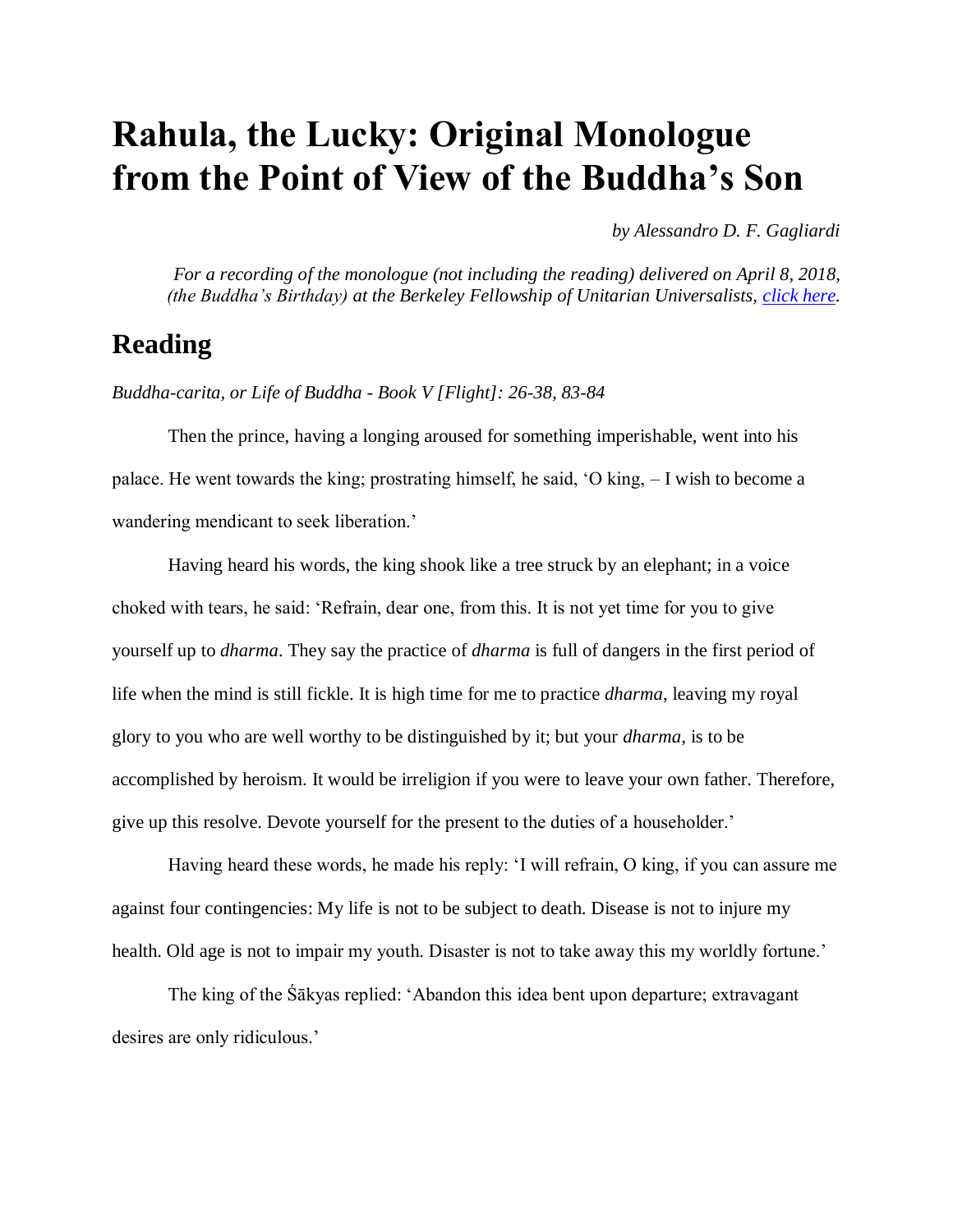Then he addressed his father: 'I will not be stopped; it is not right to hold back one who wishes to escape from a house that is on fire.'

Firm in his resolve and leaving behind without hesitation his father who was devoted to him, his young son, his affectionate people and his unequalled magnificence, he then went forth out of his father's city. Then, looking back on the city, he roared, 'Till I have seen the further shore of birth and death I will never again enter the city called after Kapila.'

## **Monologue**

## *(N.B. This monologue was delivered extemporaneously. What follows is one version, and is not the same as what is in the recording.)*

My father… my father.... my teacher… my master… my father… why did you leave me? Why did you abandon us? Your son, your only son, your wife, your family, your country. The whole Shakya nation counted on you, depended on you. But you left. To seek enlightenment, they say. It was your destiny, they say. But why really? Because you were afraid. You were afraid of death. And you were afraid of life. You had seen death for the first time; suffering, sickness, for the first time. But also life. I was just born. And what is it you said when you heard of my birth? "A *rahu* is born, a fetter is born," and so they called me Rahula, fetter. That's what I was to you. You had already made up your mind to leave by the time your wife gave birth. You went to the king and he told you, "now is not the time, you have a family to attend to." But you left anyway. They say that you came to look in on us one last time before you left. They say we were fast asleep, my mother's arm was covering my face. I wonder if that made it easier or harder for you to leave. And leave you did. And you may never have come back. You left hoping to overcome death. And then you almost died! You were the most extreme *sadhu*, the most extreme ascetic, starving yourself, torturing your body. You nearly starved yourself to death,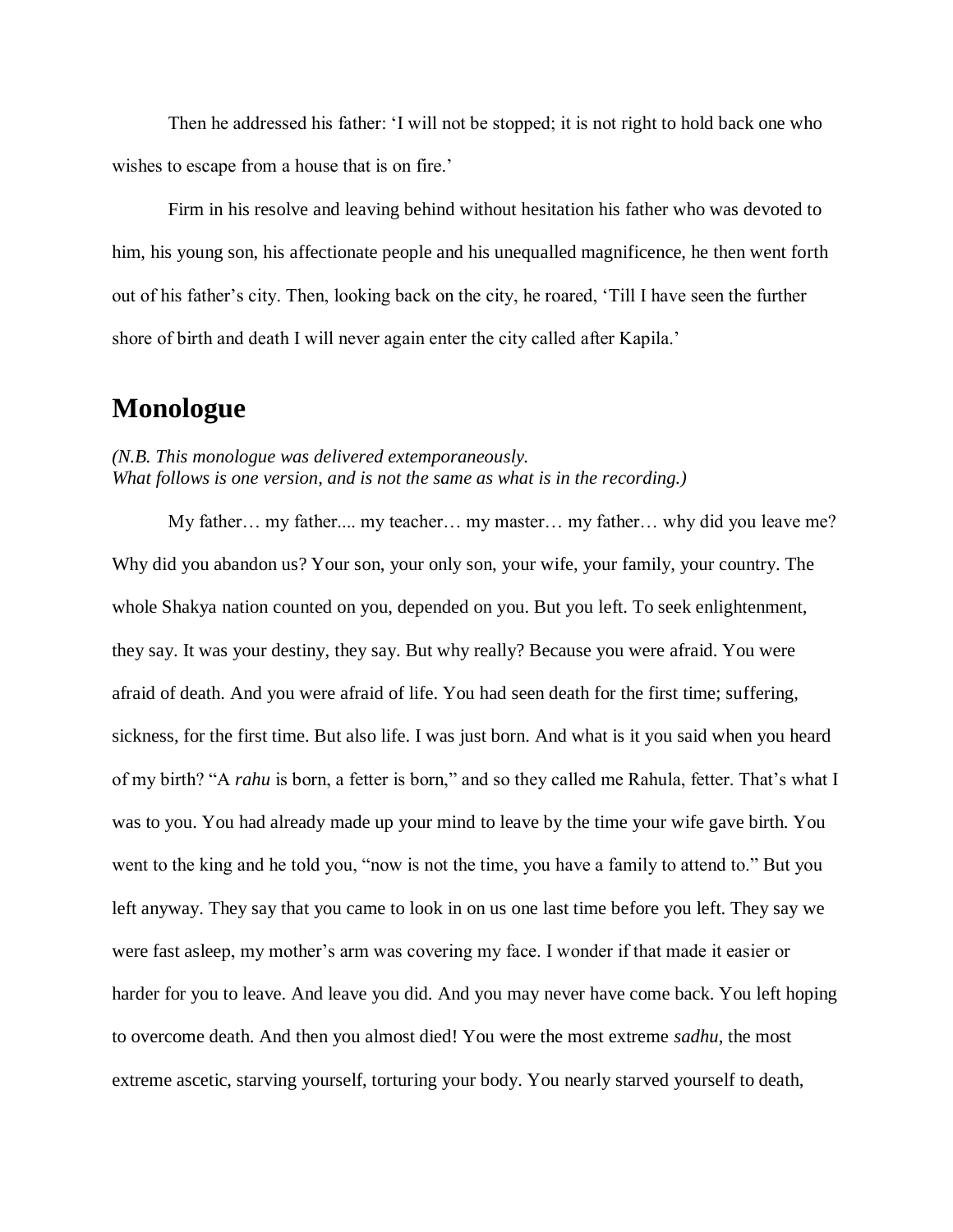would have, if not for that young boy who gave you some goat's milk. I imagine he wasn't much older than me at the time. You almost died. What if you had died? What if you had never come back? But you did come back. I wonder if you thought of me then. I wonder if you thought of me as you lay dying. Perhaps you thought it was me who was bringing you that milk? No, I think not. I think you had forgotten all about me at that point. Did you think of me when you were sitting under that old fig tree? Did Mara try to tempt you with memories of me and your wife? No, I doubt that too. I think you had forgotten that we'd even existed. When you walked into town, when you came back, you made no effort to seek us out. It was only because my mother recognized you, she told me to go up to you, to demand my inheritance. She said you possessed "four great mines of wealth." I imagine she thought those were mines of silver, gold, gems, that sort of thing; the kind of wealth our family was used to. So, I walked up to you—age seven—and demanded my inheritance. Of course, you had no worldly wealth. Your wealth was your teachings. So, you offered me the only inheritance you knew. You said: "Śāriputra, ordain him." Śāriputra. You couldn't even do it yourself. Nothing against Śāriputra. He is a great monk. But he wasn't you. You couldn't even ordain your own son. Did it even occur to you that it might not be right to expect a seven-year-old to take vows? Of course not. You were so high off your newfound enlightenment, you wanted to share it with whoever would listen. It wasn't until the king demanded that you not ordain a child without the consent of his guardians that you realized anything was wrong. But by then it was done. Grandfather had lost you, and now he had lost me too, and his daughter-in-law shortly after. I sometimes wonder what my life would have been like if you had never come back. Would my mother have ever told me the truth? That my father had gone into the woods to conquer death, never to return? At some point, I'm sure I would have had to have figured out that my grandfather was not my father. I wonder what kind of ruler I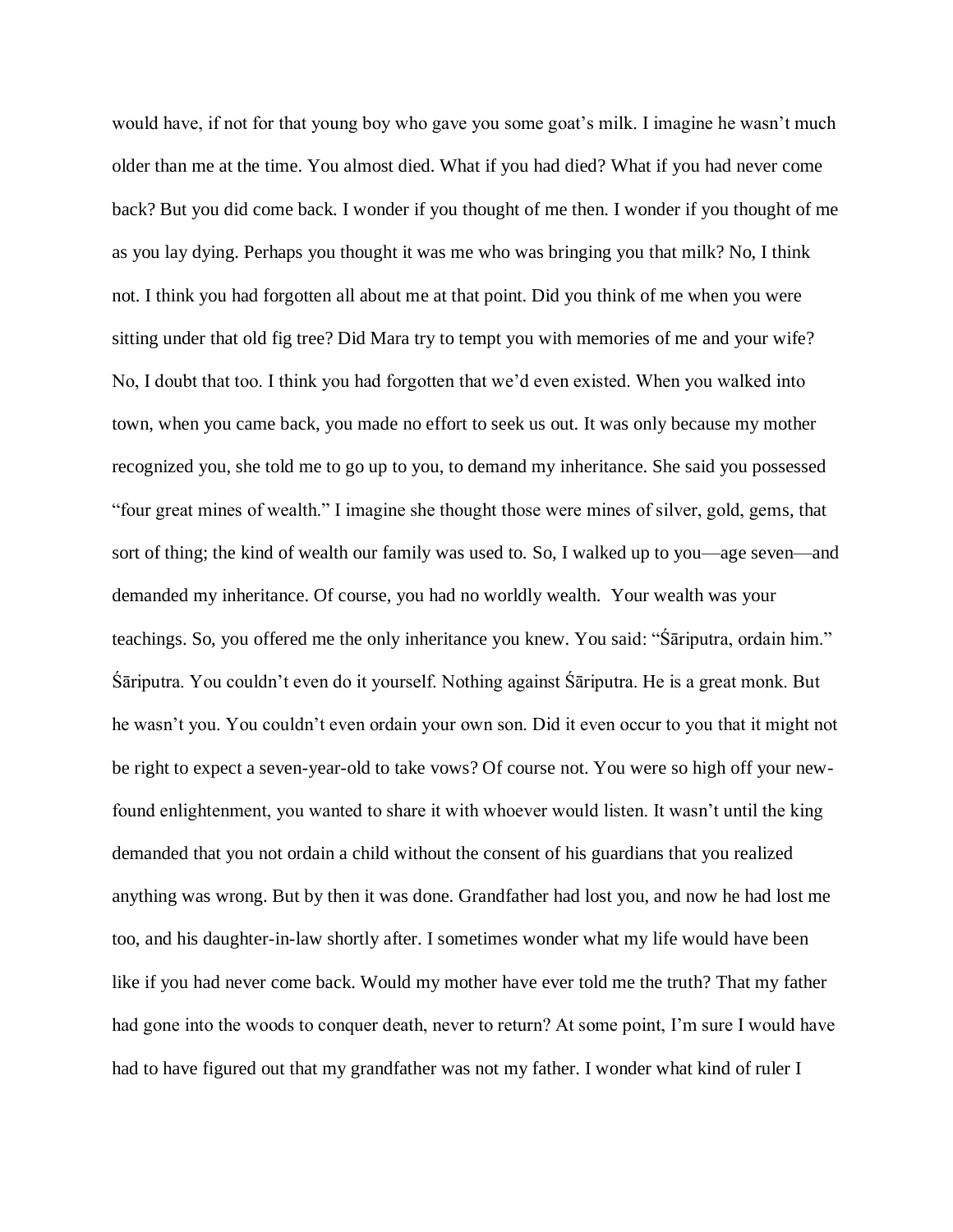would have made. Not a good one, I don't think. How could I be? Just like he did with you, he tried to prevent me from ever seeing death or disease. Of course, once I was your student, that was one of the first things you showed me. You took me to the charnel grounds, pointed to the burning bodies, and told me that I would be like that one day. What a strange education for a child. It wasn't cruel. In fact, I think maybe I accepted it better than many of your other students. They say I've learned quickly. Perhaps because you've spent so much time with me. They call me "Rahula, the lucky," because you spend so much time with me. Perhaps you feel guilty for the time we lost. But always as a teacher. Only as a teacher. Never as a father. Grandfather was like a father to me. Overprotective, perhaps. Spoiling me, certainly. Just like you, I was brought up with no notion of suffering or want. I wonder what will become of him. They say he has become quite ill. I wonder how you feel about that. It's hard to tell by looking at you. Nothing seems to phase you. I hear some people call you a stone buddha. Not like cousin Ananda. You chastise him for feeling too much. I see that. Do you even care that your father is dying? I don't know. I wonder about returning to him, taking my place as heir to the Shakya throne. If not me, then who? He has no other heirs. I think the kingdom cannot last long after he dies. I wonder if I would make a good king now? In truth, I don't want that anymore. There was a time, after I took my vows and joined you, I missed the pleasures of the castle. But you taught me the true nature of such things. You taught me to overcome all kinds of desires, even as they first arose within me. There was just one thing you couldn't teach me how to overcome: my desire for my own father. So, there you are: *my* fetter. My fetter and my liberator, both. It's the one weapon Mara still has on me. He's shown me the future. He's tried to tempt me with the pleasures of the castle should I leave you and return to that life. He's shown me that I will never be a great monk, not like Śāriputra or Ananda, that I will die before you, that I will not even get to be *your* heir, that